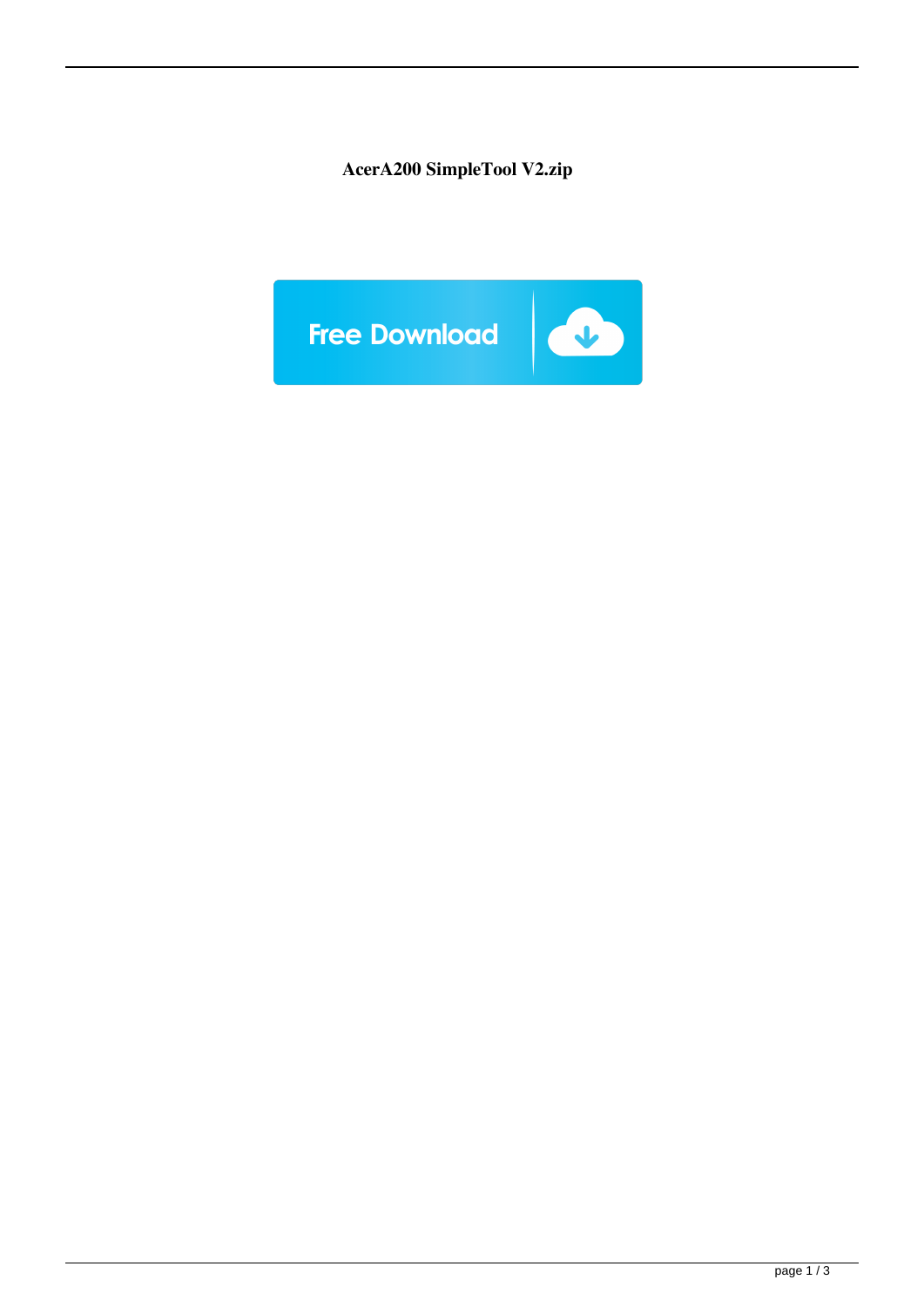9/29/2012 This is my experience about SimpleTool. SimpleTool is not suitable for Acer A200. Unfortunately, they did not included the original update for Acer A200. As a result, you cannot use the root using SimpleTool V2. You need to use the root file from the Acer A200 Firmware, acer\_a200\_av041.rv07rc08\_av041.rv10rc02\_ww\_gen1.zip-latest official update (install via. CM10 JellyBean 4.1.2 Unofficial for acer a200 1. Clean the System Storage in the Acer A200. 2. Click the Update tab. 3. Download the latest file from the Download folder to your SD card. 4. Press the Download button to start the download. 5. Wait for the download to finish. 6. Open the ZIP file and extract the firmware file. 7. Place the firmware file into the correct place in the SD card. 8. Boot the Acer A200 and the device will automatically perform a factory reset. 9. After the factory reset, you will see the CM10 Android 4.1.2 (ICS) Recovery screen. 10. Click on the Download button to start the download. 11. Wait for the download to finish. 12. Open the ZIP file and extract the software update file to the root of the SD card. 13. Power off the Acer A200. 14. Turn on the Acer A200 and press the Home button to unlock the device. 15. Press and hold the Volume Down button and the power button. 16. Press the Volume Up button when the device boots into the recovery menu. 17. Select Install Zip from the installation menu. 18. Select the ZIP file to update. 19. Select Yes. 20. The device will reboot into the CWM Recovery. 21. Press and hold the Power button to enter the CWM Recovery. 22. Press the Volume Up button to select the. 23. Press the Home button to select Install from sdcard. 24. Select the ZIP file to install. 25. Select Yes.